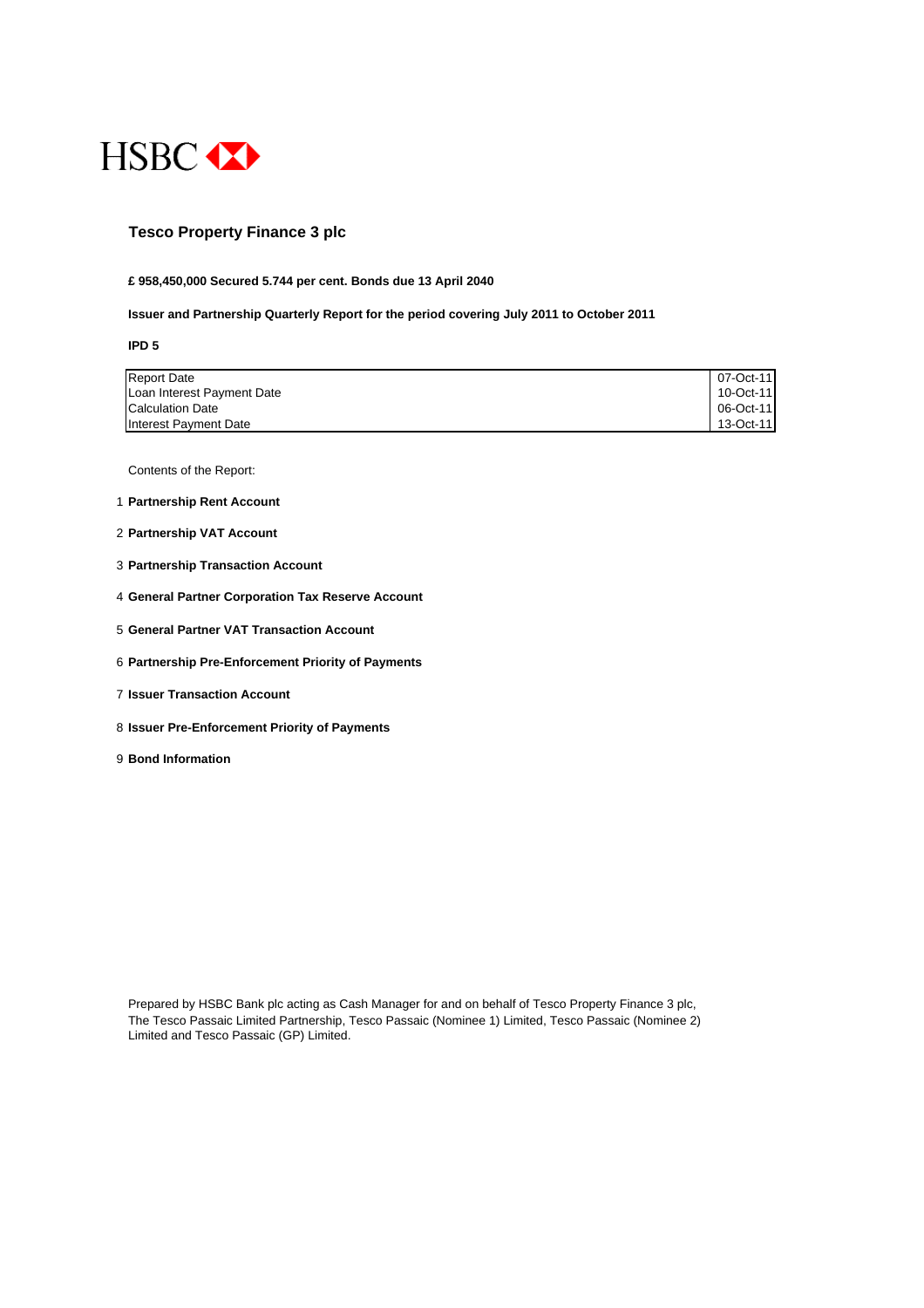#### **1. Partnership Rent Account 70295444**

|             | Opening Balance                    | $0.03$ Cr        |       |
|-------------|------------------------------------|------------------|-------|
| <b>DATE</b> | <b>ENTRY DETAILS</b>               | AMOUNT (£)       | CR/DR |
| 07-Jul-10   | Initial Deposit on Closing Date    | 5,000.00 Cr      |       |
| 28-Sep-11   | Rent                               | 12,792,761.50 Cr |       |
| 10-Oct-11   | To Partnership Transaction Account | 12,792,761.50 Dr |       |
|             | <b>Closing Balance</b>             | 5,000.03 Cr      |       |

# **2. Partnership VAT Account 70295460**

| <b>DATE</b>            | Opening Balance<br><b>ENTRY DETAILS</b> | 2,561,437.46 Cr<br>AMOUNT (£)      | CR/DR |
|------------------------|-----------------------------------------|------------------------------------|-------|
| 27-Jul-11<br>28-Sep-11 | <b>VAT Payment</b><br>VAT Funding       | 2,558,552.30 Dr<br>2,558,552.30 Cr |       |
|                        | <b>Closing Balance</b>                  | 2,561,437.46 Cr                    |       |

# **3. Partnership Transaction Account 70295452**

|             | <b>Opening Balance</b>     | 586.598.51 Cr    |       |
|-------------|----------------------------|------------------|-------|
| <b>DATE</b> | <b>ENTRY DETAILS</b>       | AMOUNT (£)       | CR/DR |
|             |                            |                  |       |
| 06-Oct-11   | <b>Credit Interest</b>     | 1,206.48 Cr      |       |
| 10-Oct-11   | <b>Transfer from Rent</b>  | 12,792,761.50 Cr |       |
| 10-Oct-11   | <b>Trustee Fee</b>         | 1,500.00 Dr      |       |
| 10-Oct-11   | <b>Ongoing Fee</b>         | 70,691.50 Dr     |       |
| 10-Oct-11   | Expenses                   | 457,231.92 Dr    |       |
| 10-Oct-11   | Partnership Swap payment   | 1,911,621.66 Cr  |       |
| 10-Oct-11   | <b>Partnership Debt</b>    | 14,456,591.87 Dr |       |
| 10-Oct-11   | <b>Transfer to General</b> | $0.00$ Dr        |       |
|             |                            |                  |       |
|             |                            |                  |       |
|             | <b>Closing Balance</b>     | 306,172.86 Cr    |       |
|             |                            |                  |       |

# **4. General Partner Corporation Tax Reserve Account 70295487**

|             | Opening Balance        | $0.00$ Cr  |       |
|-------------|------------------------|------------|-------|
| <b>DATE</b> | <b>ENTRY DETAILS</b>   | AMOUNT (£) | CR/DR |
|             |                        |            |       |
|             | <b>Closing Balance</b> | $0.00$ Cr  |       |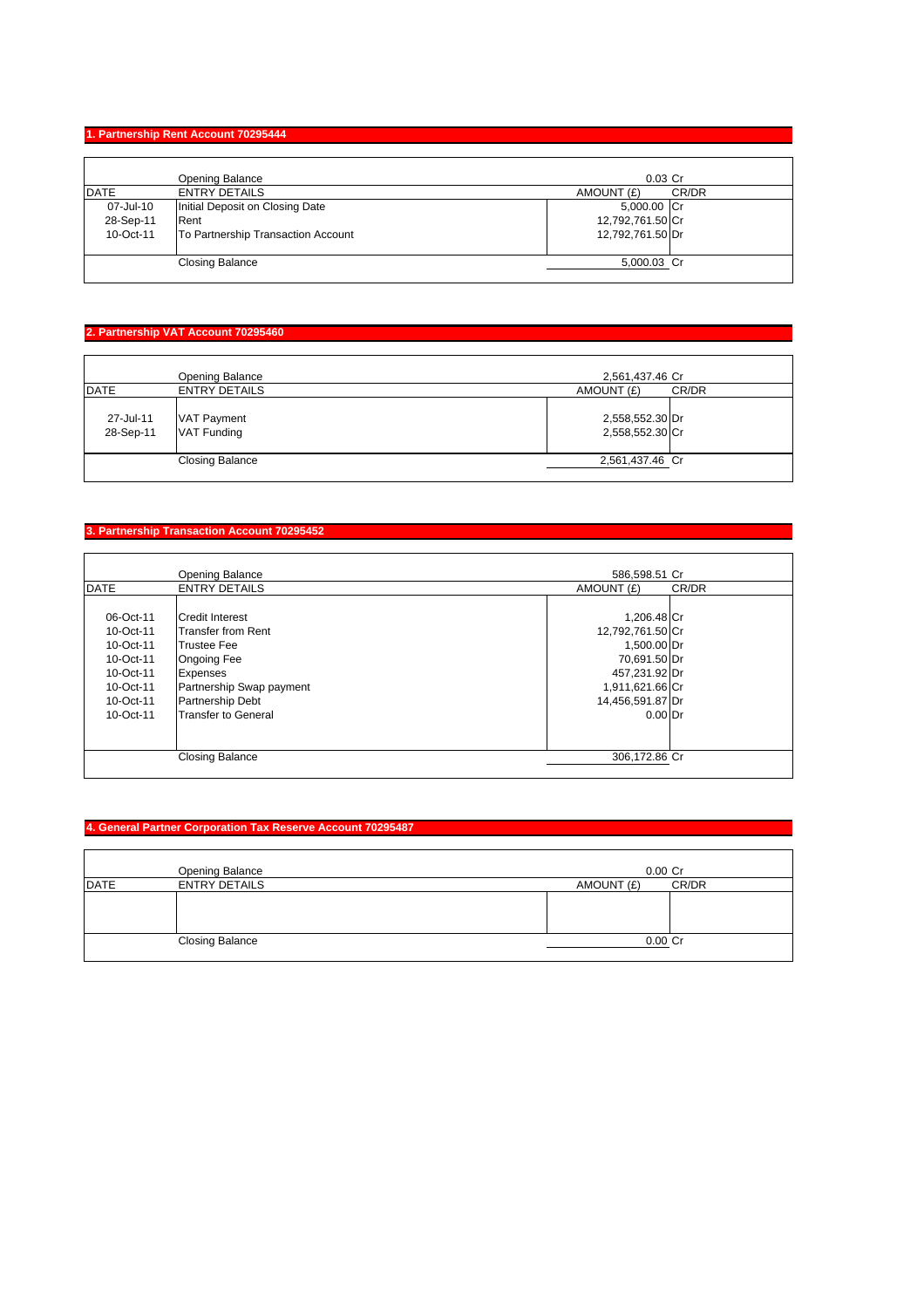#### **5. General Partner VAT Transaction Account 70298993**

|                        | Opening Balance                                 | 66,600.00 Cr           |  |
|------------------------|-------------------------------------------------|------------------------|--|
| <b>DATE</b>            | <b>ENTRY DETAILS</b>                            | CR/DR<br>AMOUNT (£)    |  |
| 07-Jul-11<br>12-Sep-11 | <b>Credit Interest</b><br><b>HMRC VAT Repay</b> | 6.97 Cr<br>1,000.00 Cr |  |
|                        | <b>Closing Balance</b>                          | 67,606.97 Cr           |  |

# **Expense Reserve Ledger - Max GBP 500,000.00**

Date<br>10-Oct-11

306,172.86 Cr

# Balance 306,172.86

# **6. Partnership Pre-Enforcement Priority of Payments**

|           |                                                                                                                     | <b>Funds Paid Out of</b> | <b>Funds Received into</b> |
|-----------|---------------------------------------------------------------------------------------------------------------------|--------------------------|----------------------------|
| Date      |                                                                                                                     | account(E)               | account (£)                |
| 10-Oct-11 |                                                                                                                     |                          |                            |
|           | Partnership Available Funds                                                                                         |                          |                            |
|           |                                                                                                                     |                          |                            |
|           | a Rental Income                                                                                                     |                          | 12,792,761.50              |
|           | b Funds from Issuer under Partnership Swaps                                                                         |                          | 14,456,632.00              |
|           | c From Partnership VAT Account                                                                                      |                          |                            |
|           | d From Partnership Disposal Proceeds Account                                                                        |                          |                            |
|           | e From Partnership Insurance Proceeds Account                                                                       |                          |                            |
|           | f Interest received by the Partnership Accounts and Rent Account                                                    |                          | 1,206.48                   |
|           | g Eligible Investment Earnings by Partnership                                                                       |                          |                            |
|           | h Advance under Committed Subordinated Loan Agreement                                                               |                          |                            |
|           | i Net proceeds of a CPO Disposal or a Mortgage Property                                                             |                          |                            |
|           | Net proceeds of a disposal of a Mortgage Property                                                                   |                          |                            |
|           | k Any other sums standing to the credit of the Partnership Transaction Ac                                           |                          | 427,723.51                 |
|           | <b>Partnership Pre-Enforcement Priority of Payments</b>                                                             |                          |                            |
|           | a Partnership Security Trustee Fees                                                                                 | 1,500.00                 |                            |
|           |                                                                                                                     |                          |                            |
|           | b Issuer Security Trustee Fee, Bond Trustee, operating expenses of the<br>Issuer (Ongoing Partnership Facility Fee) | 64,941.50                |                            |
|           | c Partnership Operating Expenses excluding GP UK Tax                                                                | 37,810.80                |                            |
|           | d Partnership Operator Fee                                                                                          | 4,500.00                 |                            |
|           | d Property Advisor Fee (Annual 25 K Jan)                                                                            |                          |                            |
|           | d Nominees Corporate Services Provider Fee                                                                          | 4,500.00                 |                            |
|           | d Nominees Holdco Corporate Services Provider Fee                                                                   | 12,321.12                |                            |
|           | d PL Propco Corporate Services Provider Fees                                                                        | 4,500.00                 |                            |
|           | d Nominees Side Letter payments                                                                                     |                          |                            |
|           | d Nominees Holdco Side Letter payments                                                                              |                          |                            |
|           | d Account Bank Fee                                                                                                  |                          |                            |
|           | d Cash Manager Fee                                                                                                  |                          |                            |
|           | Issuer Account Bank, PPA CM, CSP Fee (Ongoing Partnership Facility                                                  |                          |                            |
|           | d Fee)                                                                                                              | 5,000.00                 |                            |
|           | d Headlease payment                                                                                                 |                          |                            |
|           | e Partnership Expenses Ledger payment (max £6,250)                                                                  | 6,250.00                 |                            |
|           | f Partnership Debt Interest                                                                                         | 13,733,045.87            |                            |
|           | Partnership Swap payment                                                                                            | 12,545,010.34            |                            |
|           | g Partnership Debt Principal                                                                                        | 723,546.00               |                            |
|           | Issuer Partnership Swap Termination Amount (Ongoing Partnership                                                     |                          |                            |
|           | h Facility Fee)                                                                                                     | 750.00                   |                            |
|           | Partnership Swap Termination Amount                                                                                 |                          |                            |
|           | Property Pool Manager Fee                                                                                           | 234,725.00               |                            |
|           | k Partnership Expenses Ledger payment                                                                               | 299,922.86               |                            |
|           | Alteration Adjustment Rent                                                                                          |                          |                            |
|           | m Committed Subordinated Loan payment                                                                               |                          |                            |
|           | n Partnership Distribution Account                                                                                  |                          |                            |
|           | Totals                                                                                                              | 27,678,323.49            | 27,678,323.49              |
|           |                                                                                                                     |                          |                            |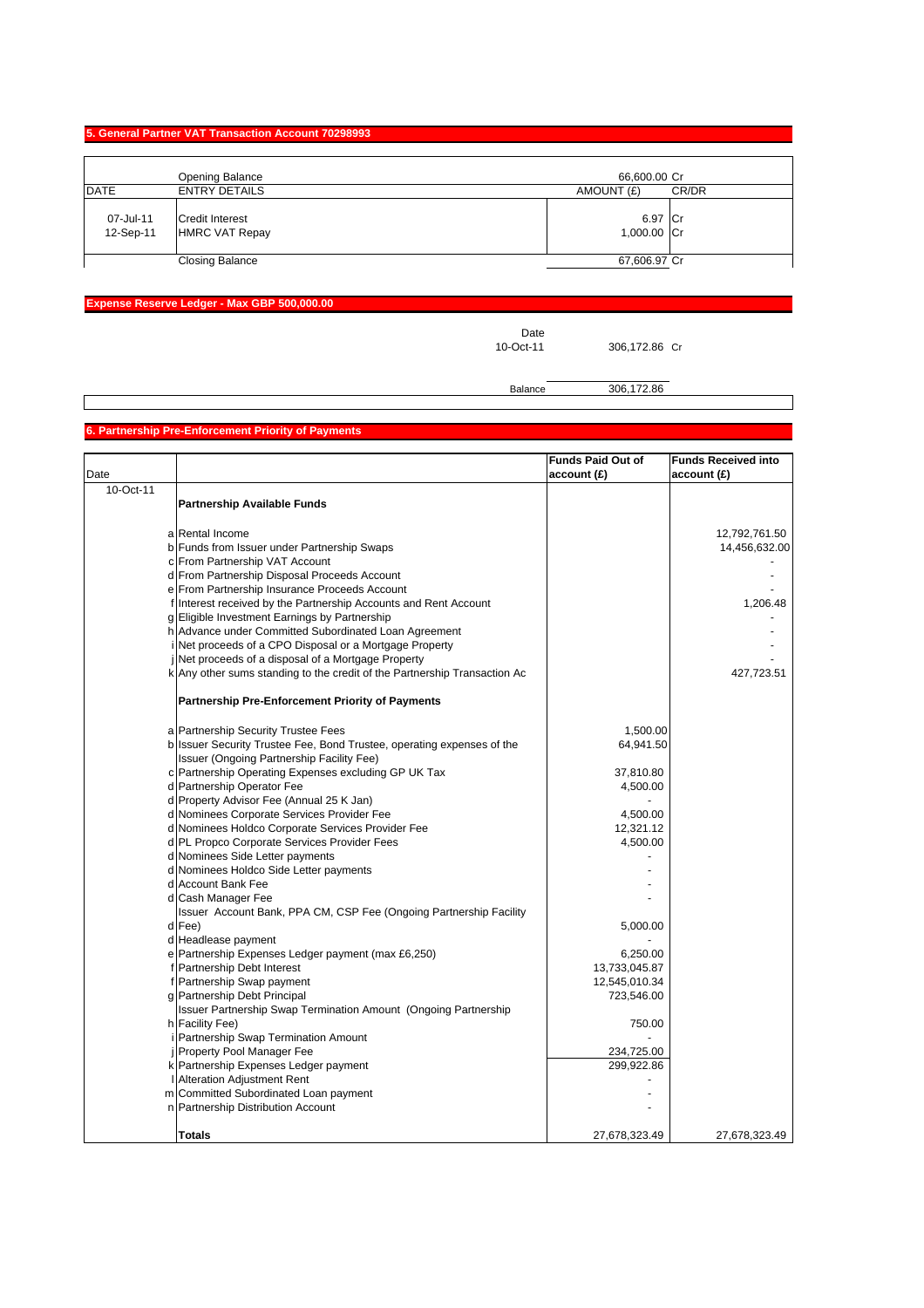# **7. Issuer Transaction Account 70295495**

|             | Opening Balance           | 20,050.00 Cr     |       |
|-------------|---------------------------|------------------|-------|
| <b>DATE</b> | <b>ENTRY DETAILS</b>      | AMOUNT (£)       | CR/DR |
|             |                           |                  |       |
| 15-Jul-11   | <b>HMRC Cheque Refund</b> | 27.04 Dr         |       |
| 06-Oct-11   | <b>Credit Interest</b>    | 129.30 Cr        |       |
| 13-Jul-11   | <b>Issuer Profit</b>      | 750.00 Cr        |       |
| 13-Oct-11   | <b>Swaps Receipts</b>     | 1,911,621.66 Cr  |       |
| 13-Oct-11   | Partnership Debt          | 14,456,591.87 Cr |       |
| 13-Oct-11   | <b>Swap Pays</b>          | 1,911,621.66 Dr  |       |
| 13-Oct-11   | <b>Ongoing Fee</b>        | 70,691.50 Cr     |       |
| 13-Oct-11   | <b>HSBC</b> Fee           | 7,700.00 Dr      |       |
| 13-Oct-11   | Moodys Fee                | 62,241.50 Dr     |       |
| 13-Oct-11   | <b>Issuer Fees</b>        | $0.00$ Dr        |       |
| 13-Oct-11   | <b>Notes</b>              | 14,456,591.88 Dr |       |
|             |                           |                  |       |
|             |                           |                  |       |
|             | <b>Closing Balance</b>    | 21,652.25 Cr     |       |
|             |                           |                  |       |

# **8. Issuer Pre-Enforcement Priority of Payments**

| Date      |                                                                                                                  | <b>Funds Paid Out of</b><br>account(E) | <b>Funds Received into</b><br>account(E) |
|-----------|------------------------------------------------------------------------------------------------------------------|----------------------------------------|------------------------------------------|
| 13-Oct-11 |                                                                                                                  |                                        |                                          |
|           | Ilssuer Available Funds                                                                                          |                                        |                                          |
|           | a Funds due to Issuer under Partnership Swap Agreement<br>b Amounts due to Issuer in respect of Partnership Loan |                                        | 12,545,010.34<br>14,527,283.37           |
|           | c Any amount due to Issuer under Issuer Swap Agreement                                                           |                                        | 14,456,632.00                            |
|           | d Interest Received by Issuer on Transaction Account                                                             |                                        | 242.52                                   |
|           | e Eigible Investment Earnings                                                                                    |                                        |                                          |
|           | <b>Issuer Pre-Enforcement Priority of Payments</b>                                                               |                                        |                                          |
|           | a Bond Trustee Fee                                                                                               | 1,200.00                               |                                          |
|           | a Issuer Security Trustee Fee                                                                                    | 1,500.00                               |                                          |
|           | b Issuer Operating Expenses                                                                                      | 62,241.50                              |                                          |
|           | c Issuer/Issuer Holdco Corporate Services Provider Fee                                                           |                                        |                                          |
|           | c Paying Agent Fee                                                                                               | 500.00                                 |                                          |
|           | c Account Bank Fee                                                                                               | 750.00                                 |                                          |
|           | c Cash Manager Fee                                                                                               | 3,750.00                               |                                          |
|           | d Bond Interest                                                                                                  | 13,733,045.88                          |                                          |
|           | d Bond Principal                                                                                                 | 723,546.00                             |                                          |
|           | d Issuer Swap Provider                                                                                           | 12,545,010.34                          |                                          |
|           | d Partnership Swap payment                                                                                       | 14,456,632.00                          |                                          |
|           | e Issuer Profit                                                                                                  | 750.00                                 |                                          |
|           | f Swap Subordinated Amounts                                                                                      |                                        |                                          |
|           | g Issuer Partnership Swap Termination Amount<br>h Issuer Transaction Account                                     | 242.51                                 |                                          |
|           |                                                                                                                  |                                        |                                          |
|           | Totals                                                                                                           | 41,529,168.23                          | 41,529,168.23                            |